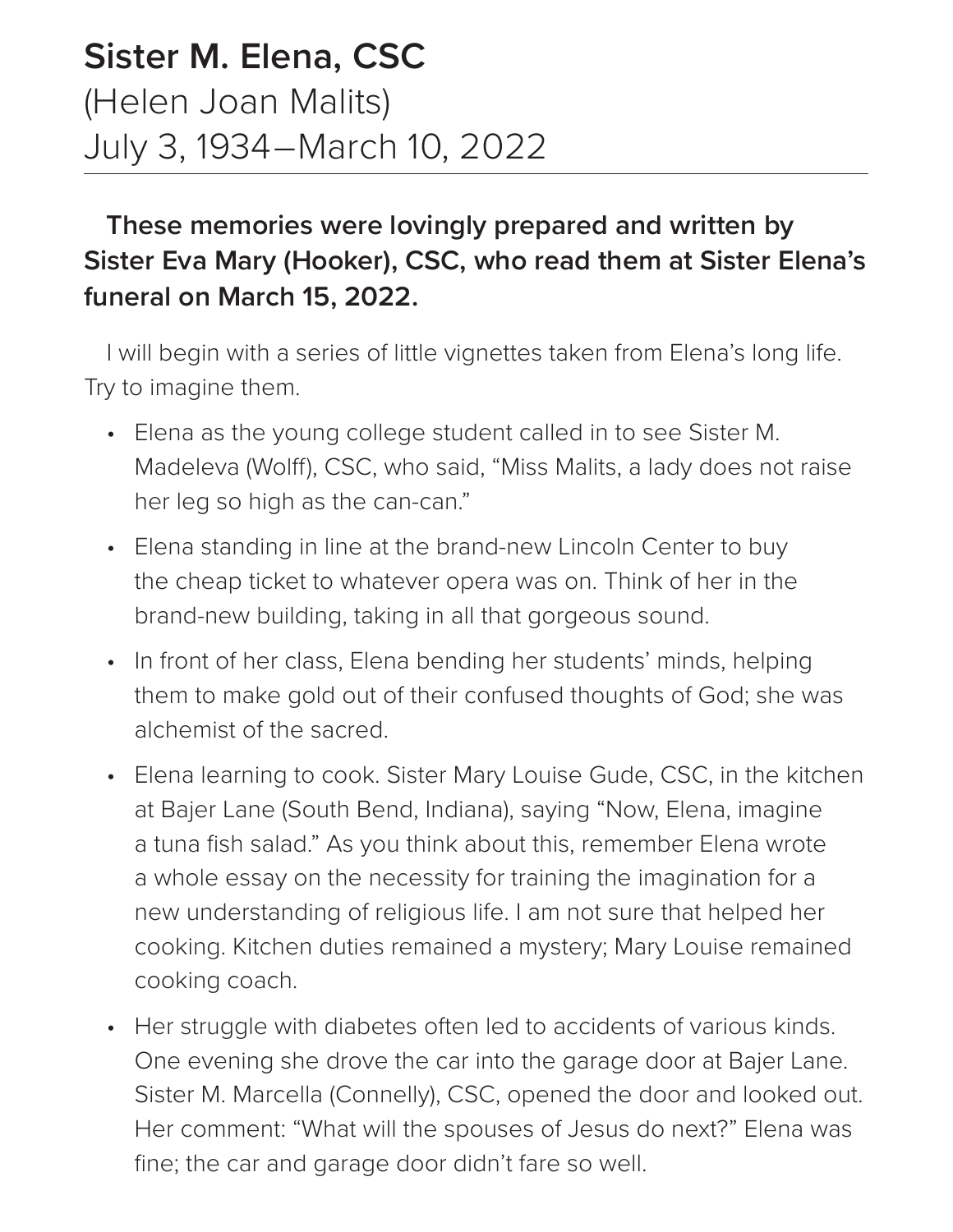- Elena at faculty meetings and assemblies of the Congregation, cutting through murky argument with her marvelous synthetic mind: sharp as a Japanese knife.
- Elena walking her dog every day.
- I could go on.

I have always envied my friends who are theologians. A wee bit. No, more than a wee bit. My reason for envy was simple: They got to study God. Usually in multiple ways. They studied how to pray, who made the Psalms, the history of biblical texts and early Christian texts, who was Ezekiel and what was his problem, why was Jeremiah so grumpy, how did the earliest Christian communities talk/write about Jesus, how did the Gospels represent Jesus, who actually wrote them and what do they mean? The questions of theology are simply marvelous. My envy was based on the not so smart assumption that studying God "directly," as theologians do, would yield special knowledge: the Holy of Holies. With a capital H. I saw myself reading *Hamlet* (the text I teach tomorrow), thinking, yes, this is really good stuff, but in the end "To be or not to be" is only a giant economy-sized question about what it means to live, not, I think, what it means to be given to God. Theologians also get to wear gorgeous red gowns and hoods at commencement. So here I am stuck in theologian envy. And I am no spring chicken. I need to get this straight. Soon.

Elena was an unusual theologian. She studied systematics (what they used to call dogmatic theology) at Fordham (University, New York, New York) and at Hebrew Theological Union (New York, New York). At that time, her blending of theologies was unusual. It, in a way, softened the edges of her thought so that what I will call theological weaving could take place: the Hebrew Shekinah, Yahweh, the prophets, the Psalms, the Book of Wisdom—all in a registry of thought with the theologies of the New Testament, desert fathers and mothers, Pauline epistles, and the beginnings of the feminist theological movements in the United States and Europe. She was also interested in how contemporary holy people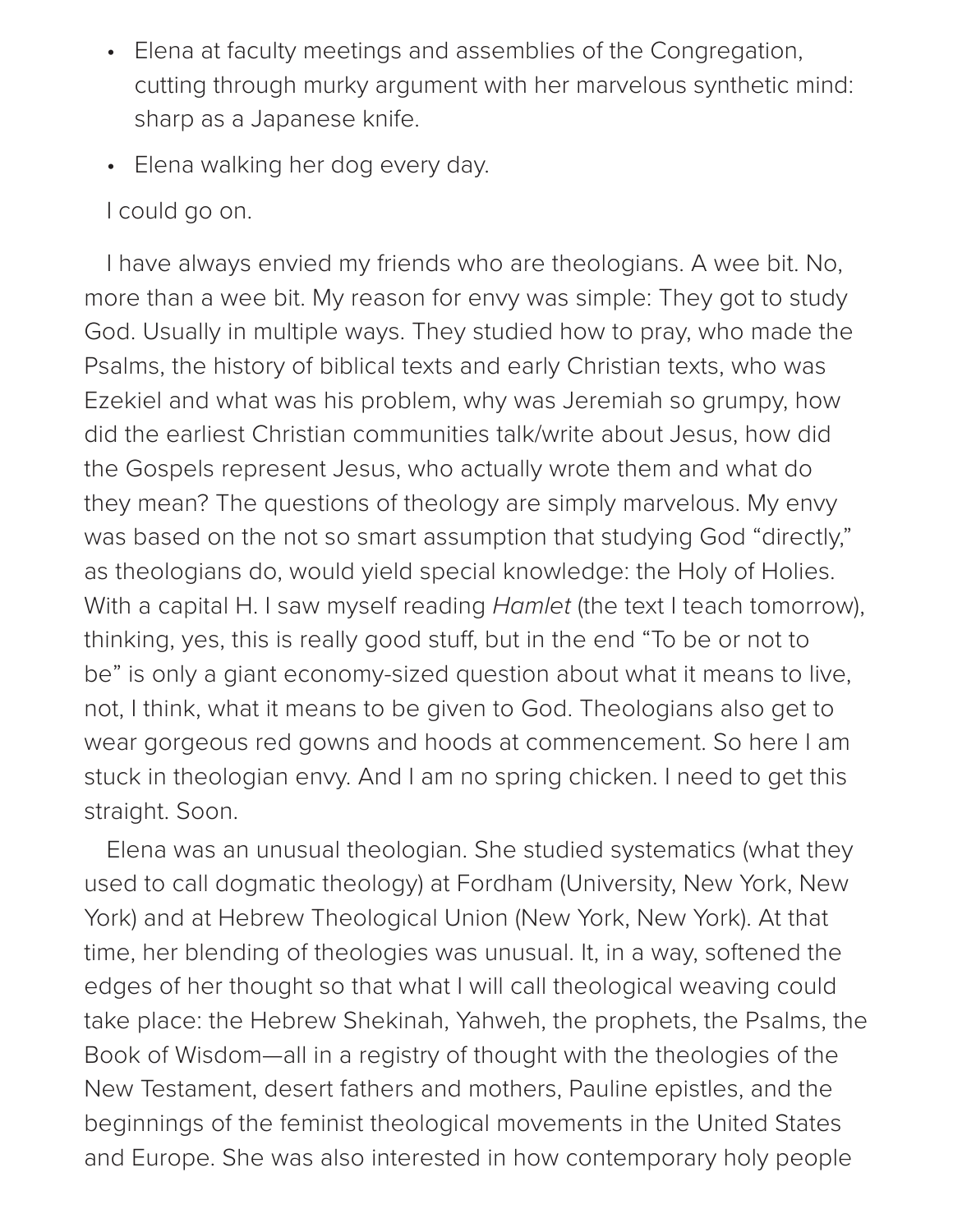lived their lives: Dorothy Day, Thomas Merton and Simone Weil. In her usual eclectic fashion, she also read and taught Eckhart, Teresa of Avila, John of the Cross, Catherine of Siena. Given her intellectual urge to weave theologies, it is not a surprise to see that she wrote a book on Thomas Merton: *The Solitary Explorer: Thomas Merton's Transforming Journey*. In her work on Merton, Elena gathered the variety of his religious experience into herself. Her book concentrates its argument upon Merton's theology of contemplation. Merton writes:

God touches us with a touch that is emptiness and empties us. He moves us with a simplicity that simplifies us .... Our mind swims in the air of an understanding, a reality that is dark and serene and includes in itself everything. Nothing more is wanting. Our only sorrow, if sorrow be possible at all, is the awareness that we ourselves still live outside of God. (Malits, *The Solitary Explorer*, 124)

Elena writes in explication of this passage from Merton that the awareness that we still live outside of God does not "dull the anxiety that accompanies [the] recognition of one's contingency" (124). I was struck by her focus on anxiety.

Anxiety was Elena's cross. She suffered from serious bouts of depression and explosive anger. I am certain that the ups and downs of diabetes caused her energy for being with others to be muted. Her loneliness, even with a deep experience of God, caused her intense suffering. Despite all this, she stands as one of the pillars in the history of great teachers at Saint Mary's College (Notre Dame, Indiana). Imagine being at the mercy of a body that plays tricks on you and having to get up every day and teach. The discipline of diabetes was merciless. Nevertheless, she loved the college and rejoiced in the kind of intellectual work and teaching that was her gift and her privilege.

Where did this very particular intellectual journey begin? I think her experience as a student at Saint Mary's was probably more important than even she realized. The college she attended in the middle '50s was in an explosion of new, newer and newest theologies, Norman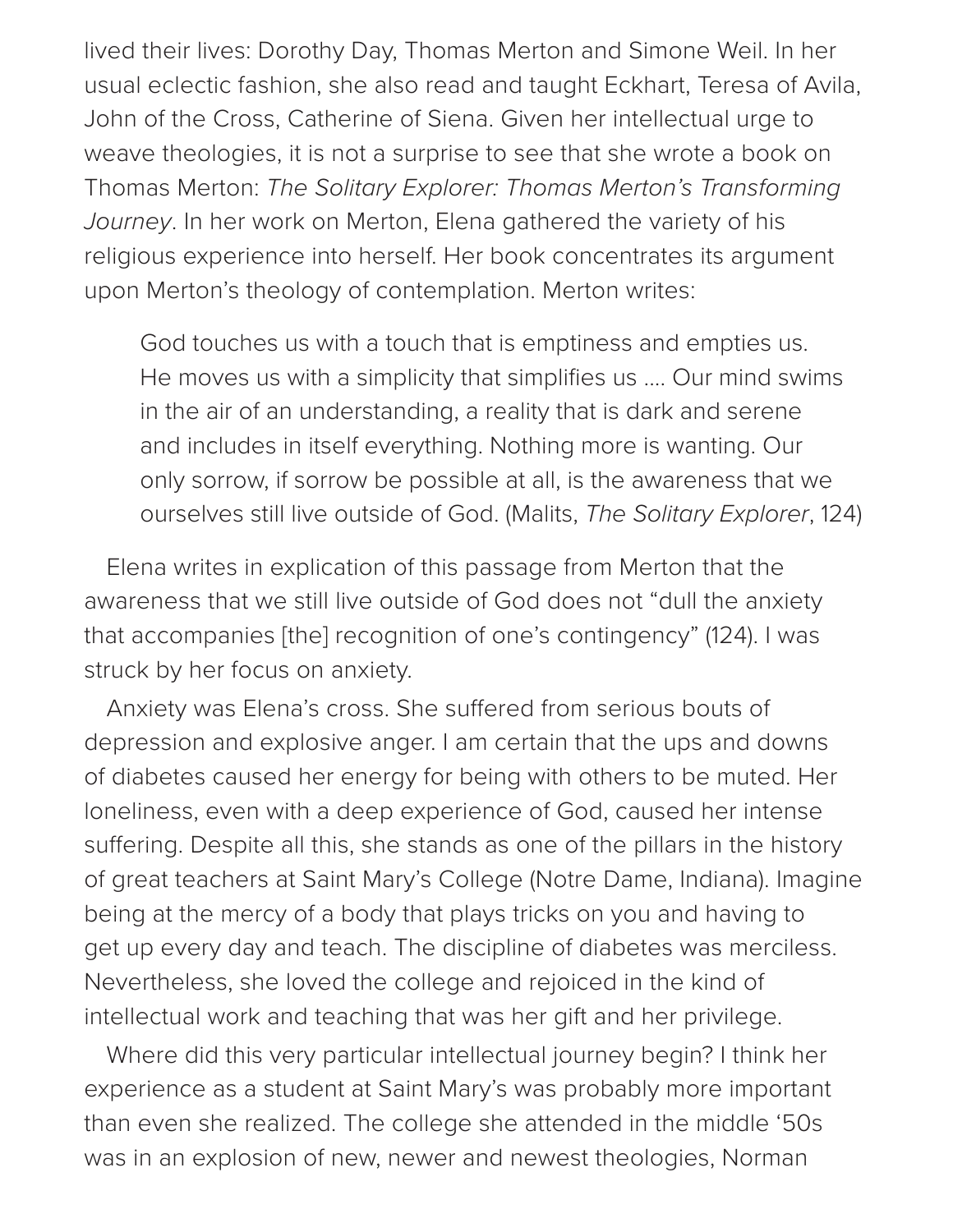Laliberté's creative "revisions" of Biblical narratives, stern teaching of logic and rhetoric in the Trivium (itself an example of the binding together of disciplines), the founding of Christian Culture. The college's teachers of theology rejoiced in the re-vision of Church that was just beginning. Then there was Sister Madeleva's sometimes stern leadership. (It was Madeleva who insisted that Mr. Laliberté draw shepherds for her Christmas card that looked like shepherds. That was for starters.) And it was also Madeleva who gave a weekly lecture on ideas she thought necessary for the perfection of young women's minds. Elena prospered in this environment. She studied, she wrote, she danced. And did she dance! She studied abroad in Vienna and cultivated a love of opera. It was also in college that Elena found models of inquiry for her own teaching: stellar lay and CSC professors. I have often thought, despite her naysaying, that they were part of her call to religious life, a call she resisted with strength and even anger.

After the closings of both Dunbarton (Washington, D.C.) and Cardinal Cushing (Brookline, Massachusetts) colleges, Elena returned to Saint Mary's as a faculty member in the Department of Religious Studies. Elena also taught in the summers in the novitiate. She gave a liturgy course for the novices. Some of us here in this church were her students. And we considered ourselves blessed. Somehow, she persuaded the library to let her bring over all the issues of the journal *Worship* so we could read for ourselves the work being done to dig up original sources for the history and remaking of liturgy. Her joy in what was about to take place in the Church was contagious. Decades of work at Saint Mary's followed. Her retirement citation describes her calling the college "to the highest ideals of the Church's tradition of social justice." She was an internationally recognized Merton scholar and an active member of the College Theology Society and the Society for Values in Higher Education. Elena received the highest award the college gives in recognition of excellence in teaching, scholarship and service: the Spes Unica Award.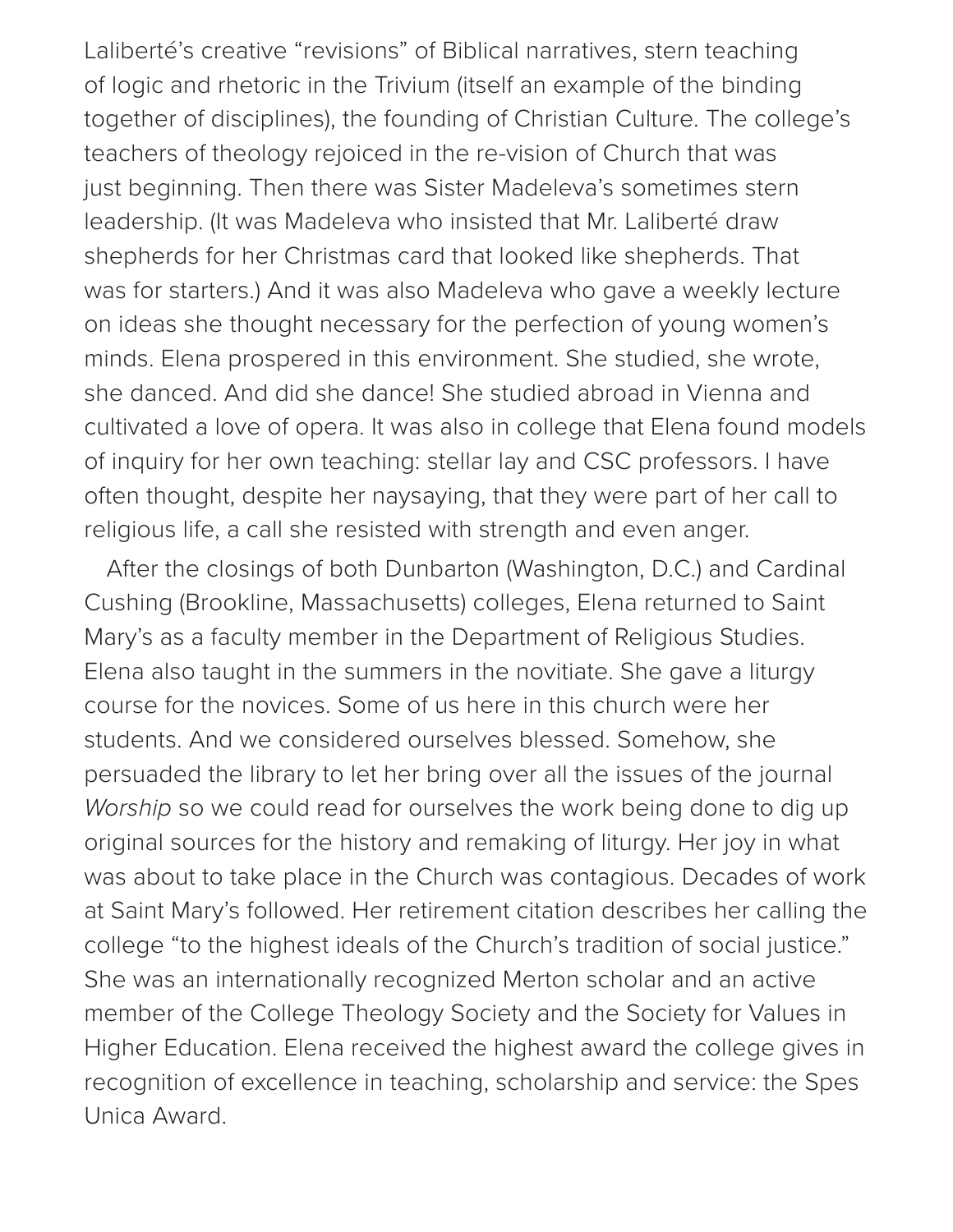Life in community was always a challenge for Elena. It didn't matter which kind of community. In some ways, she was a loner who relished her independence. She enjoyed center stage, not stage right or stage left. Her natural generosity did allow others to excel and even shine, especially in faculty and student groups. In religious life, she often ran into self-made roadblocks. She could talk us under the table and give detailed movie summaries. Her anger, grumpiness and talk hid another very real deeper self. That deeper self showed up with generosity when she worked with our young sisters in the Loretto Community; she helped them, not only with writing, but also in untangling their theological thought.

At heart, I think Elena yearned to be a mystic. However, yearning does not a mystic make. Yearning is the sign of hunger for God, the sign God has made a wound within. Wound is the mark of grace. Think of Isaiah; his mouth, burned and charred (Isaiah 6:6-7). Jacob wrestles with an angel (or God) and for his troubles gets a broken hip socket. After God-wrestling, he limps. Elena's God-wrestling occurred many times in her life, but in its last stages that wrestling was most manifest. My hope is that within her painful desolation and body collapse that some holy, grand repair took place.

In repair we risk that the structures of things will come apart all over us. Repair of soul requires want for alchemy, not just of "salt brine and sun and fog" (all those delicious aspects of winter in South Bend), but exactitude of hand and eye: revision, a re-seeing of the internal geography of the self and the world. In her last days and hours of severe pain and exhaustion, Elena's self gradually disappeared. She was silent, yielding finally to the grace of hospice. I think of Sister Joan Marie Steadman, CSC, and Molly Gower, our interim vice president for mission at the college, bearing witness to her eyes opening wide in her last minutes.

David Tracy reminds us in his essay on tragedy and the self that it is important to know what words you use (or have used) to describe what happens to you. So let me try some last words. Sometimes words ARE